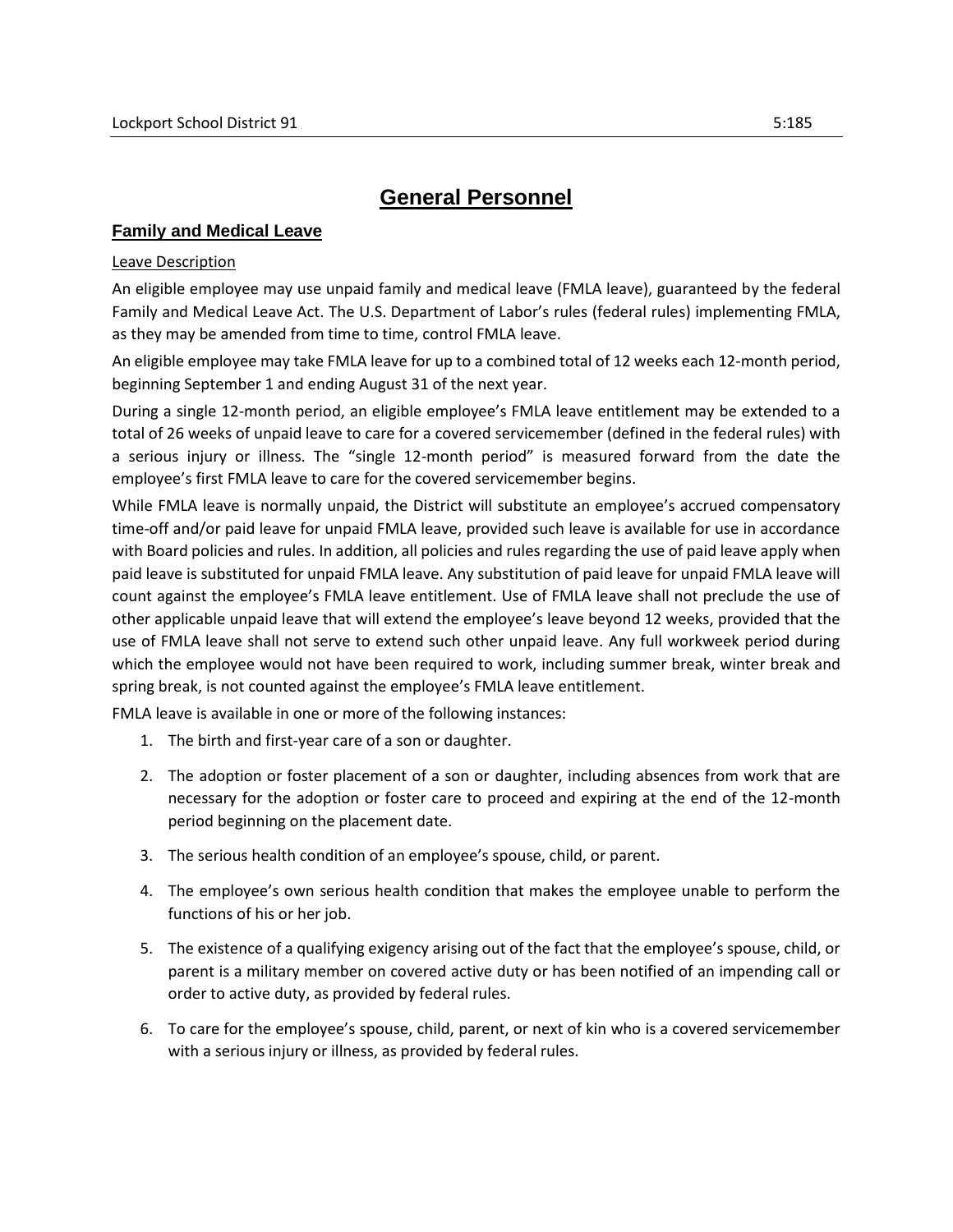If spouses are employed by the District, they may together take only 12-weeks for FMLA leaves when the reason for the leave is 1 or 2, above, or to care for a parent with a serious health condition, or a combined total of 26 weeks for item 6 above.

An employee may be permitted to work on an intermittent or reduced-leave schedule in accordance with federal rules.

## Eligibility

To be eligible for FMLA leave, an employee must be employed at a worksite where at least 50 employees are employed within 75 miles. In addition, one of the following provisions must describe the employee:

- 1. The employee has been employed by the District for at least 12 months and has been employed for at least 1,000 hours of service during the 12-month period immediately before the beginning of the leave. The 12 months an employee must have been employed by the District need not be consecutive. However, the District will not consider any period of previous employment that occurred more than seven years before the date of the most recent hiring, except when the service break is due to fulfillment of a covered service obligation under the employee's Uniformed Services Employment and Reemployment Rights Act (USERRA), 38 U.S.C. 4301, et seq., or when a written agreement exists concerning the District's intention to rehire the employee.
- 2. The employee is a full-time classroom teacher.

## Requesting Leave

If the need for the FMLA leave is foreseeable, an employee must provide the Superintendent or designee with at least 30 days' advance notice before the leave is to begin. If 30 days' advance notice is not practicable, the notice must be given as soon as practicable. The employee shall make a reasonable effort to schedule a planned medical treatment so as not to disrupt the District's operations, subject to the approval of the health care provider administering the treatment. The employee shall provide at least verbal notice sufficient to make the Superintendent or designee aware that he or she needs FMLA leave, and the anticipated timing and duration of the leave. Failure to give the required notice for a foreseeable leave may result in a delay in granting the requested leave until at least 30 days after the date the employee provides notice.

## **Certification**

Within 15 calendar days after the Superintendent or designee makes a request for certification for a FMLA leave, an employee must provide one of the following:

- 1. When the leave is to care for the employee's covered family member with a serious health condition, the employee must provide a complete and sufficient certificate signed by the family member's health care provider.
- 2. When the leave is due to the employee's own serious health condition, the employee must provide a complete and sufficient certificate signed by the employee's health care provider.
- 3. When the leave is to care for a covered servicemember with a serious illness or injury, the employee must provide a complete and sufficient certificate signed by an authorized health care provider for the covered servicemember.
- 4. When the leave is because of a qualified exigency, the employee must provide: (a) a copy of the covered military member's active duty orders or other documentation issued by the military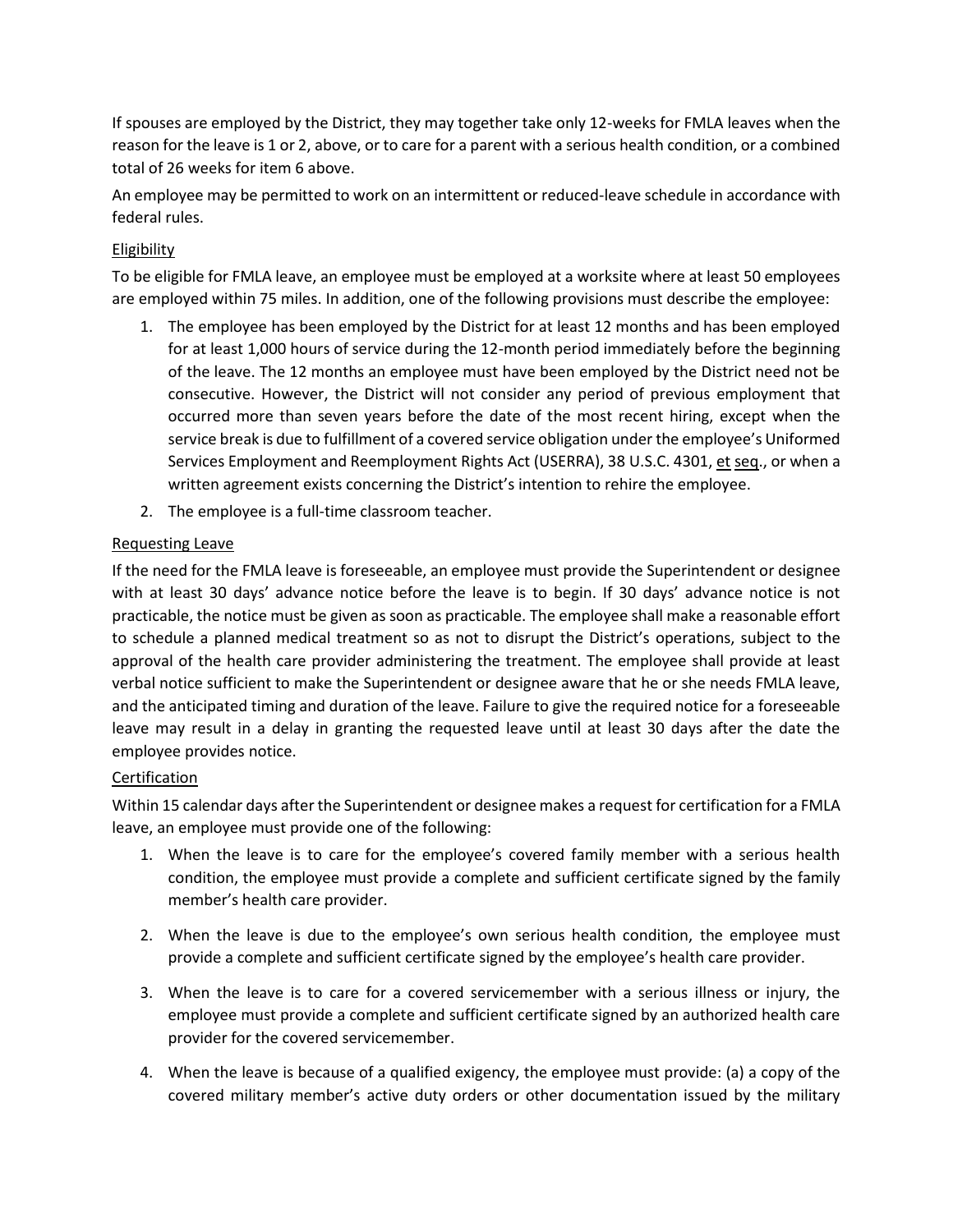indicating that the military member is on active duty or call to active duty status, and the dates of the covered military member's active duty service, and (b) a statement or description, signed by the employee, of appropriate facts regarding the qualifying exigency for which FMLA leave is requested.

The District may require an employee to obtain a second and third opinion at its expense when it has reason to doubt the validity of a medical certification.

The District may require recertification at reasonable intervals, but not more often than once every 30 days. Regardless of the length of time since the last request, the District may request recertification when the, (1) employee requests a leave extension, (2) circumstances described by the original certification change significantly, or (3) District receives information that casts doubt upon the continuing validity of the original certification. Recertification is at the employee's expense and must be provided to the District within 15 calendar days after the request. The District may request recertification every six months in connection with any absence by an employee needing an intermittent or reduced schedule leave for conditions with a duration in excess of six months.

Failure to furnish a complete and sufficient certification on forms provided by the District may result in a denial of the leave request.

## Continuation of Health Benefits

During FMLA leave, employees are entitled to continuation of health benefits that would have been provided if they were working. Any share of health plan premiums being paid by the employee before taking the leave, must continue to be paid by the employee during the FMLA leave. A District's obligation to maintain health insurance coverage ceases if an employee's premium payment is more than 30 days late and the District notifies the employee at least 15 days before coverage will cease.

## Changed Circumstances and Intent to Return

An employee must provide the Superintendent or designee reasonable notice of changed circumstances (i.e., within two business days if the changed circumstances are foreseeable) that will alter the duration of the FMLA leave. The Superintendent or designee, taking into consideration all of the relevant facts and circumstances related to an individual's leave situation, may ask an employee who has been on FMLA leave for eight consecutive weeks whether he or she intends to return to work.

## Return to Work

If returning from FMLA leave occasioned by the employee's own serious health condition, the employee is required to obtain and present certification from the employee's health care provider that he or she is able to resume work.

An employee returning from FMLA leave will be given an equivalent position to his or her position before the leave, subject to: (1) permissible limitations the District may impose as provided in the FMLA or implementing regulations, and (2) the District's reassignment policies and practices.

Classroom teachers may be required to wait to return to work until the next semester in certain situations as provided by the FMLA regulations.

## Implementation

The Superintendent or designee shall ensure that: (1) all required notices and responses to leave requests are provided to employees in accordance with the FMLA; and (2) this policy is implemented in accordance with